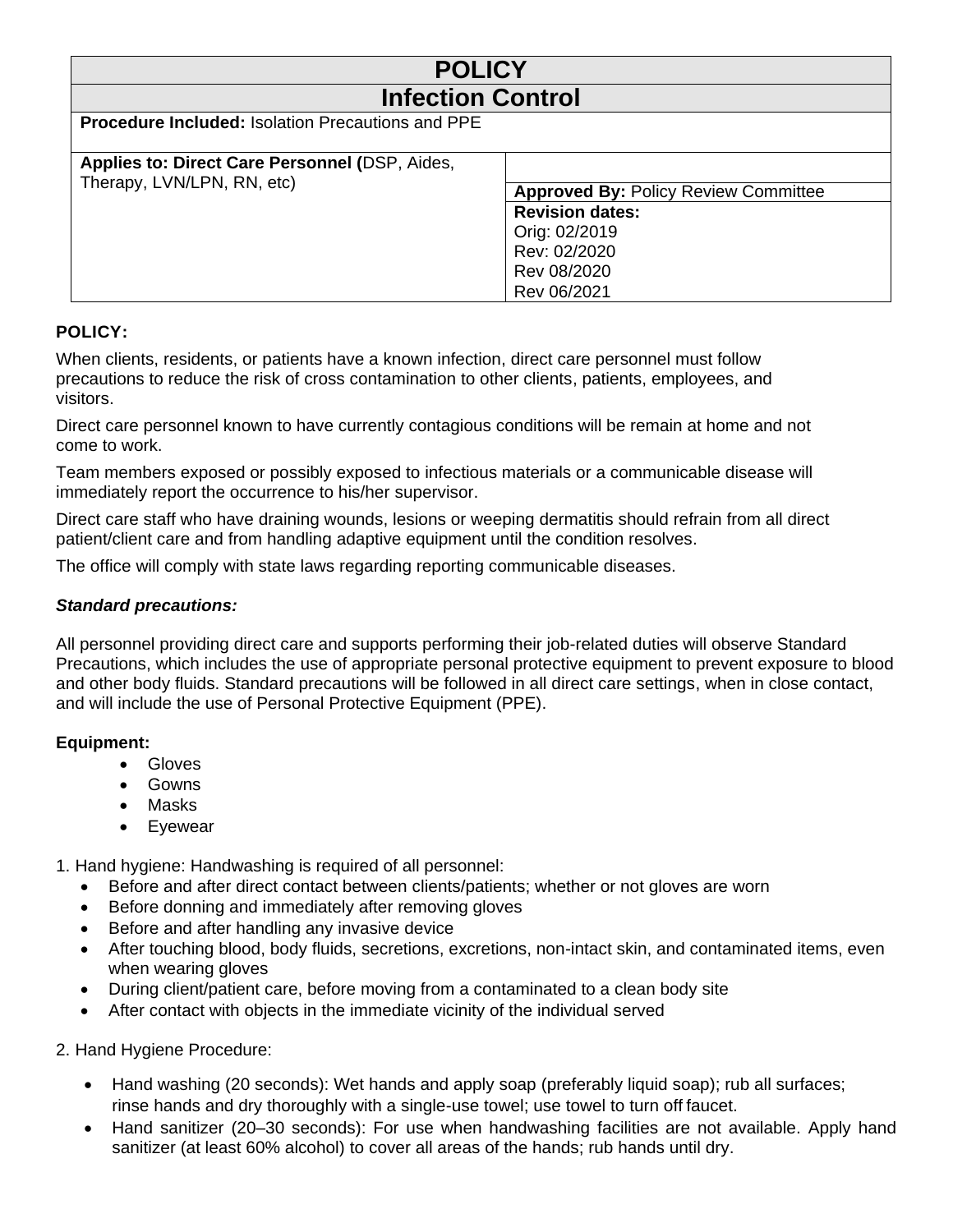## *Personal Protective Equipment (PPE):*

All direct care personnel will use appropriate barrier precautions to prevent exposure to respiratory secretions, blood and other body fluids.

1. Glove Use:

Gloves will be worn when it can be reasonably anticipated that contact with blood, body fluids, mucous membranes and non-intact skin is likely, when performing vascular access procedures, and when handling/touching contaminated items or surfaces

- Wash hands prior to and after glove use.
- Change gloves between tasks and procedures on the same individual and after contact with potentially infectious material, and immediately if torn or punctured.
- Remove gloves after use, before touching non-contaminated items and surfaces, and before caring for another individual.
- Perform hand hygiene immediately after removing gloves.
- 2. Mask Use
	- A surgical mask, or procedure mask is to be used when caring for or in close contact with clients/patients with respiratory droplet or bloodborne illnesses (see below for more information) and where splashes or sprays are likely.
	- Note: a cloth mask is not considered PPE and should not be used in caring for infectious or potentially infectious clients/patients.
	- A face shield is worn when there is a likelihood of droplets, sprays or splashes of blood, body fluids, secretions and excretions.
	- Masks should be used once and discarded. (Refer to [PPE conservation guidelines](https://reach.brightspringhealth.com/ppe_conservation/) when supplies of masks are limited or non-existent, for re-use of typically single-use PPE.)
	- N95 masks (or other, equivalent FDA approved masks, like KN95) are reserved for direct care providers providing care for, or in close contact with patients/clients with airborne illnesses and when performing aerosol-generating procedures like deep suctioning, tracheostomy care, or aerosolized medication administration, particularly when in short supply (such as in a pandemic situation) and are not needed outside of healthcare settings.
		- Direct care workers who use the N95 (or equivalent) mask must be fit tested and receive training on when and how to use them.
			- If fit-testing materials are unavailable due to nationwide shortages such as during a pandemic – all users will conduct a seal check upon donning the mask.
		- Upon hire, clinicians likely to be performing procedures/interventions requiring the n95 mask will be trained regarding the use, handling and maintenance of the mask.
		- All staff will conduct a seal-check each time the mask is used.
		- See also **PPE** conservation guidelines in the event of supply-chain disruptions.
- 2. Eye Protection:
	- Eye protection (safety glasses, visors or goggles) are worn to protect the eyes when there is a likelihood of sprays or splashes of blood, body fluids, secretions and excretions.
	- Refer to [PPE conservation](https://reach.brightspringhealth.com/ppe_conservation/) quidelines when supplies are limited or non-existent, for re-use of single-use PPE.
- 3. Gowns:
	- Gowns or aprons will be worn during procedures that are likely to generate splashes of infectious fluids, blood, or other body fluids.
	- Gowns are worn to protect the skin and prevent soiling of clothing during activities that are likely to generate splashes or sprays of blood, or other body fluids.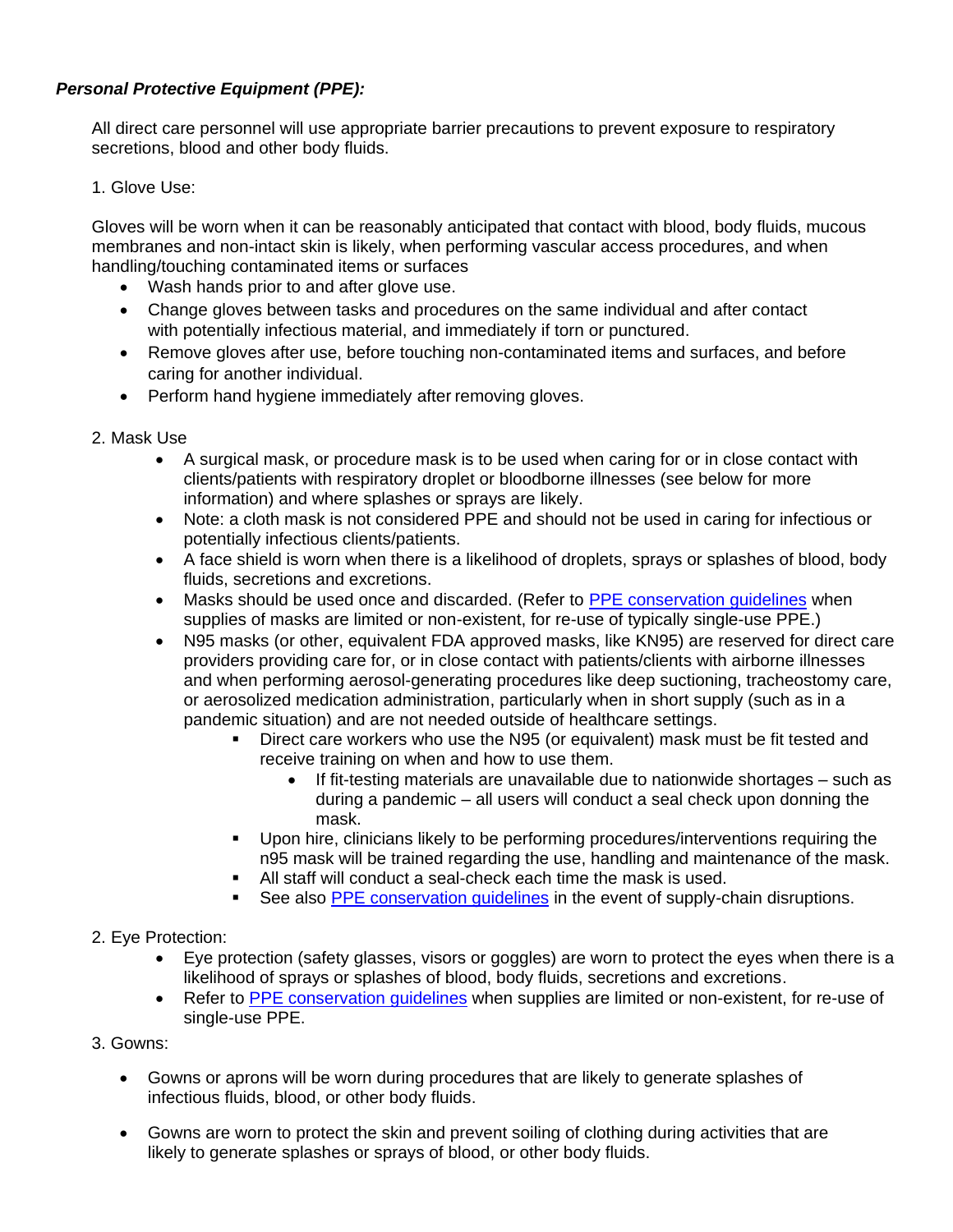- Perform hand hygiene before and after gown use.
- Remove a soiled gown as soon as possible and between clients/patients to avoid cross contamination.
- Refer to [PPE conservation guidelines](https://reach.brightspringhealth.com/ppe_conservation/) when supplies of gowns are limited or non-existent.

## *Work Practice Controls:*

Direct care personnel will adhere to work practice controls to minimize occupational exposure.

- Care will be used when handling and disposing of needles and other sharp instruments or devices, and cleaning used supplies.
- Safety needles and needleless systems (e.g., needless I.V. connectors) are to be used.
- Needles and other sharps will not be bent, broken, reinserted into a sheath or unnecessarily handled. If needles or other sharps must be recapped, this will be accomplished by using an approved mechanical device or the one-handed method.
- Used needles, syringes, lancets, and other sharp items must be disposed of immediately after use in a puncture-resistant, leak proof container labeled with the biohazard sign. These containers should be located as close as practical to the area of use.
- Food and drink will not be kept in areas where contamination, leakage/spilling of specimen containers, by contact with contaminated items or by performance of activities that could generate splashes, sprays or droplets of blood or other potentially infectious materials.
- Eating, drinking, smoking, applying cosmetics or lip balm and handling contact lenses are prohibited in work areas where there is a reasonable likelihood of exposure.
- All procedures involving blood or other potentially infectious materials shall be performed in such a manner as to minimize splashing, spraying, spattering and generation of droplets.
- If specimens are collected for laboratory tests:
	- They will be collected in laboratory containers.
	- Each specimen collected in the home will be segregated from other specimens and supplies by placing it into a closed, impervious, puncture-resistant and leak-proof container for transport to the lab.
	- **•** Containers will be labeled with the biohazard label or the container itself will be red.
	- Spill kits will be used, and gloves worn in the event of a biohazardous spill, or where blood or other body fluids are spilled.

# *Respiratory Hygiene and Cough Etiquette:*

Persons with respiratory symptoms should be encouraged to cover their nose and mouth with a tissue when coughing/sneezing. Used tissues will be disposed of immediately. Perform hand hygiene after contact with respiratory secretions.

## **For Residential/Group Homes and ICFs:**

- Clients who are acutely febrile or have symptoms of respiratory illness should remain at least 6 feet from other persons, wear a mask if able, and avoid common areas in the home.
- Post visual alerts instructing persons to practice respiratory hygiene/cough etiquette.
- Make hand hygiene resources, tissues, and masks available.

# **Environmental Cleaning:**

- Provide routine (at least daily) cleaning and disinfection of environmental and other frequentlytouched surfaces.
- Follow company [cleaning and disinfection guidelines.](https://reach.brightspringhealth.com/cleaning_and_disinfection_guidelines/)

## **Linens:**

• Handle, transport, and process used linen in a manner which: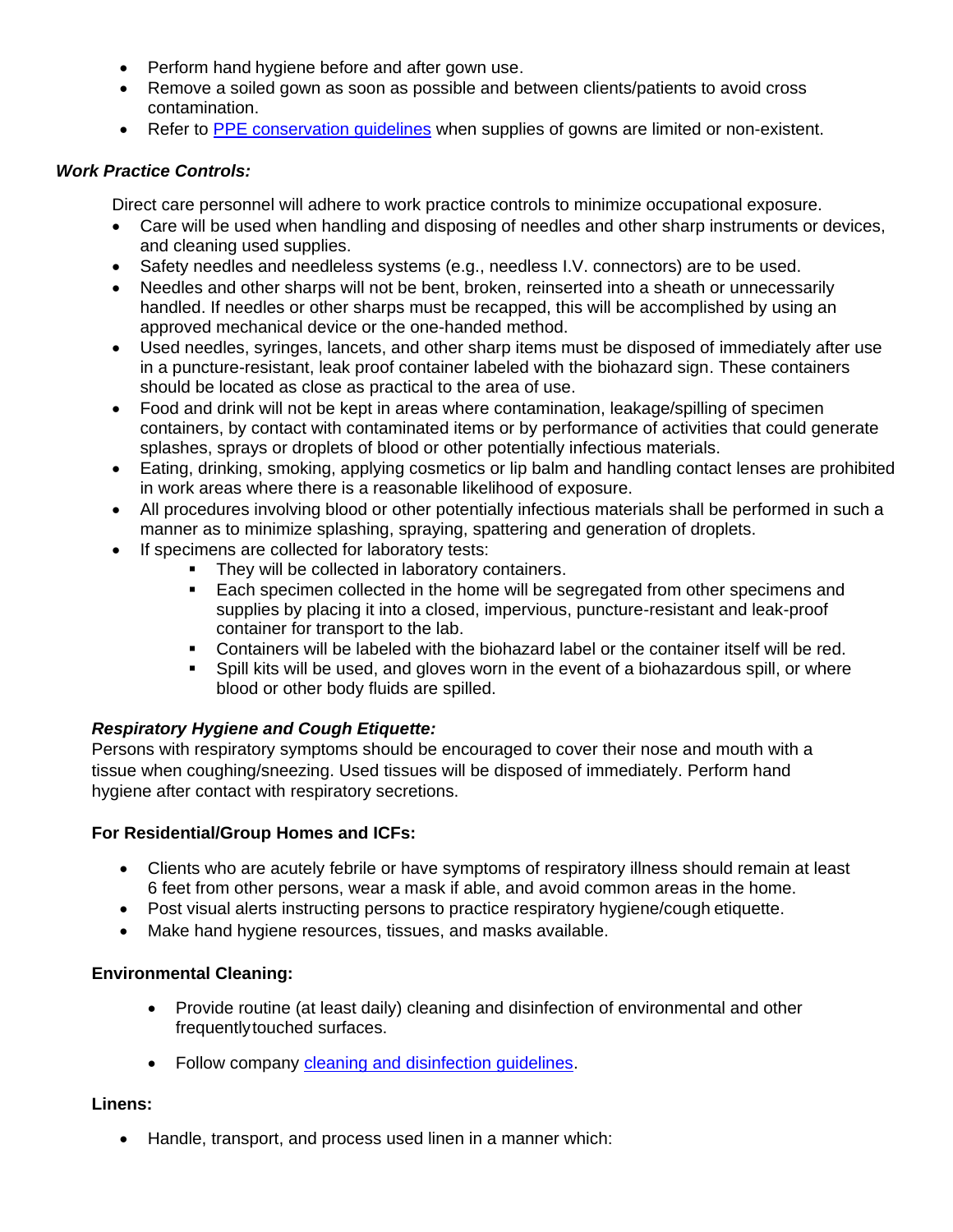- o Prevents skin and mucous membrane exposure and contamination of clothing.
- o Avoids transfer of pathogens to other residents/patients, staff, or the environment.

# **Waste Disposal:**

- Ensure waste handling and disposal occurs in a manner that protects staff and clients/patients from exposure to pathogens. Appropriate PPE will be used.
- Hazardous waste will be properly disposed of at an approved disposal facility.
- Hazardous waste will be labeled immediately after packaging, if the package is to be transported away from the client/patient areas to a disposal site, the label should be securely attached or permanently printed on the outer layer of packaging in indelible ink, clearly legible and easily readable
- Sharps (e.g., needles, lancets) will be placed in a puncture-resistant sharps container for disposal.
- Used dressings should be placed in a double plastic bag before placing in the trash unless state regulation requires otherwise.
- Bulk blood, suctioned fluids, and other bodily fluids may be carefully poured down a drain/toilet connected to a sanitary sewer. The toilet is to be cleaned after disposal.
- Contaminated disposable items will be double bagged using plastic bags and placed in the regular home trash for pick-up.
- Drug disposal:
	- o In our residential homes, unused or expired medications are counted and transported to the core office for disposal
		- Appropriate personnel in the core office will count the medications upon receipt, and note any discrepancies. Destruction of the medication will be conducted per local requirements and be completed by two people.
	- $\circ$  In home care or intermittent care settings, drugs remain the property of the patient/client. Permission from the client/patient is required in order to destroy medications. This will be documented in the record.

## *Equipment and Assistive Devices:*

- Equipment that is soiled with blood, or other bodily fluids are handled in a manner that prevents skin and mucous membrane exposure, contamination of clothing, and transfer of pathogens to others or the environment. Appropriate PPE will be used.
- [Clean and disinfect](https://reach.brightspringhealth.com/cleaning_and_disinfection_guidelines/) reusable equipment before use by another individual.

# **Isolation Precautions:**

The following section describes that varying types of precautions which may be implemented should a client or patient be suspected of or diagnosed with a communicable disease.

# **Airborne Precautions**

Implemented for clients/patients known or suspected to be infected with pathogens transmitted by the airborne route (e.g., COVID-19, tuberculosis, measles, chickenpox)**:**

- Source control: whenever possible, the client/patient will wear a face mask in the presence of another person.
- Residential clients should be placed in a room (without a roommate) and the door should be kept closed to reduce the likelihood of airborne transmission until the individual is either transferred or their condition resolves.
	- $\circ$  Restrict persons at high risk due to their own immune status from entering the room.
	- o Limit transport and movement of clients/patients outside of their room. If transport or movement is necessary, instruct the client to wear a surgical mask, if possible, and observe respiratory hygiene/cough etiquette. See also [Transportation guidelines.](https://www.brightspringhealth.com/wp-content/uploads/Transportation-and-cleaning-and-disinfecting-transport-vehicles-rev-07172020_External.pdf)
- Use PPE appropriately, which may include an N95 or higher-level mask. In the event that n95 shortages are experienced, refer to [PPE conservation guidelines.](https://reach.brightspringhealth.com/ppe_conservation/)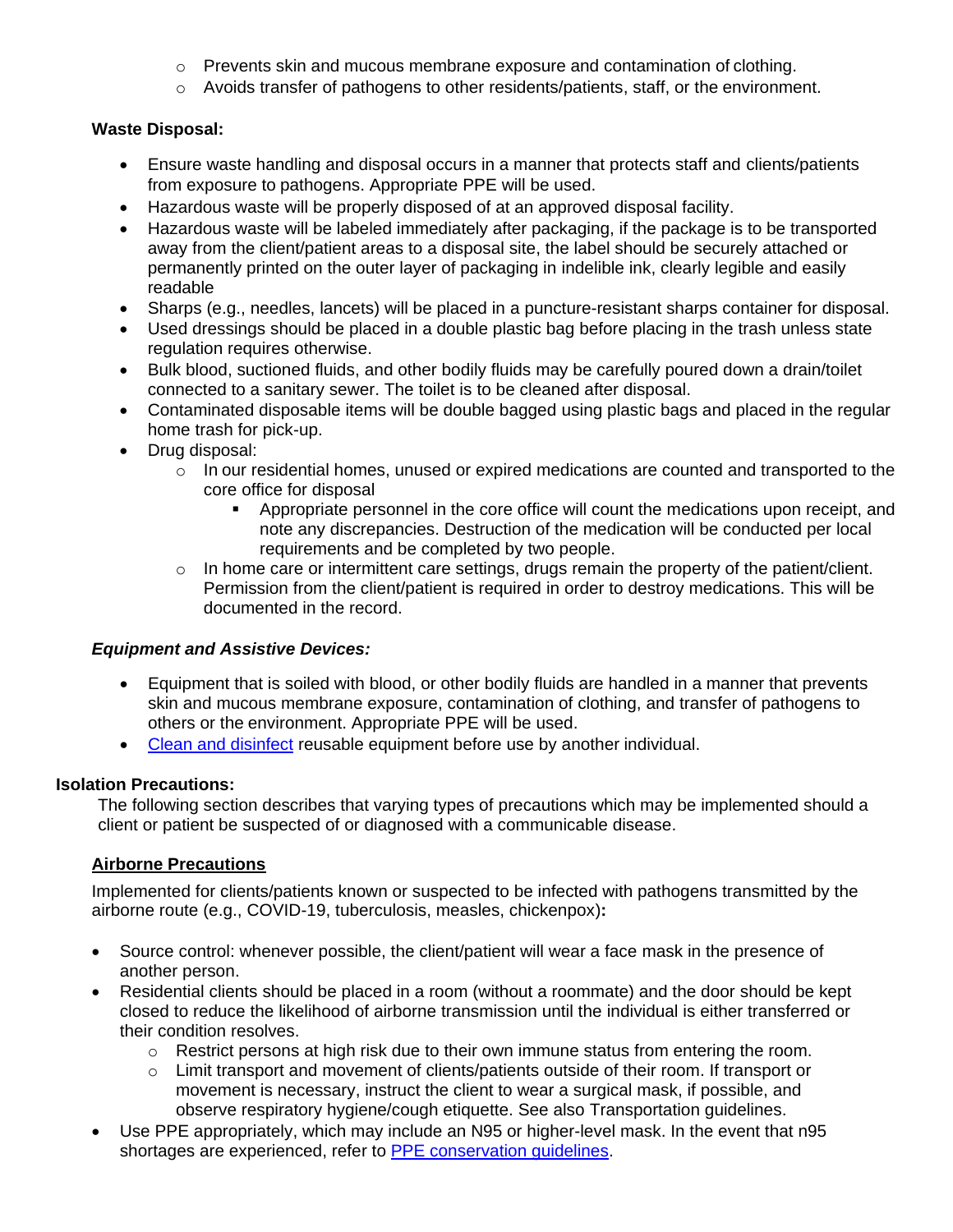• Personnel transporting clients who are on Airborne Precautions are to wear a mask during transport.

## **Droplet Precautions**

Implemented for clients/patients known or suspected to be infected with pathogens transmitted via respiratory droplets (e.g., Diphtheria, rubella Streptococcal pharyngitis, pneumonia, scarlet fever, etc.)

- This will include isolating the client/patient
- Source control: put a mask on the patient/client if possible.
- A surgical or n95 mask, gown and gloves will be worn while in contact with the client/patient.

#### **Residential Homes/ICF considerations:**

- Ensure the client is placed in a single room if possible.
- Make decisions regarding client placement on a case-by-case basis considering infection risks to other clients and available alternatives.
- Use PPE appropriately**.** Apply mask upon entry into the room.
- Limit transport and movement of the client. If transport or movement outside of the room is necessary, instruct the client to wear a mask if possible and follow respiratory hygiene/cough etiquette.

#### **Contact Precautions**

- Implemented for clients/patients known or suspected to be infected with pathogens that are considered multidrug resistant (e.g., VRE, MRSA, Clostridium Difficile (C-Diff), antibiotic resistant wound infections).
- Gloves, gown, and eye protection will be worn if splashing is expected.
- Ensure client is placed in isolation.

## **For clients/patients with suspected Clostridium Difficile (C-Diff):**

- Immediate isolation measures are implemented, including use of a bedside commode or toilet only to be used by infected patient/client.
- Once confirmed, maintain contact precautions for at least 48 hours after diarrhea has resolved.
- Restrict any unnecessary personnel from entering the home of clients/patients known or suspected to have C-Diff.
- Use PPE appropriately; wear a gown and gloves for all interactions that may involve contact with the client or their environment.
- Don PPE upon room entry and properly discard before exiting the room to contain pathogens.
- Complete the Personal Waiver Regarding the use [of Chlorine Bleach in a Residential Home.](https://reach.brightspringhealth.com/bleach_waiver/)
- Carefully and thoroughly clean rooms and equipment used for the client/patients care, using a C-Diff sporicidal, bleach wipe or spray (EPA List K agent).
- Wash all linens separately in hot water with an additive of bleach (EPA List K agent) to the laundry soap.

## **Isolation Procedure:**

- 1. Verify physician order for isolation precautions. a. Identify specific precaution required.
- 2. Post precaution sign on the door.
- 3. Protective equipment will be outside of client/patient's door.
- 4. Wash hands before entering room and after leaving room.
- 5. Gather all equipment needed in client/patient's room, using equipment designated only for the specific client/patient. Whenever possible/appropriate, this equipment should be kept inside the room.
- 6. Inform the client/patient that you are entering their room before applying PPE.